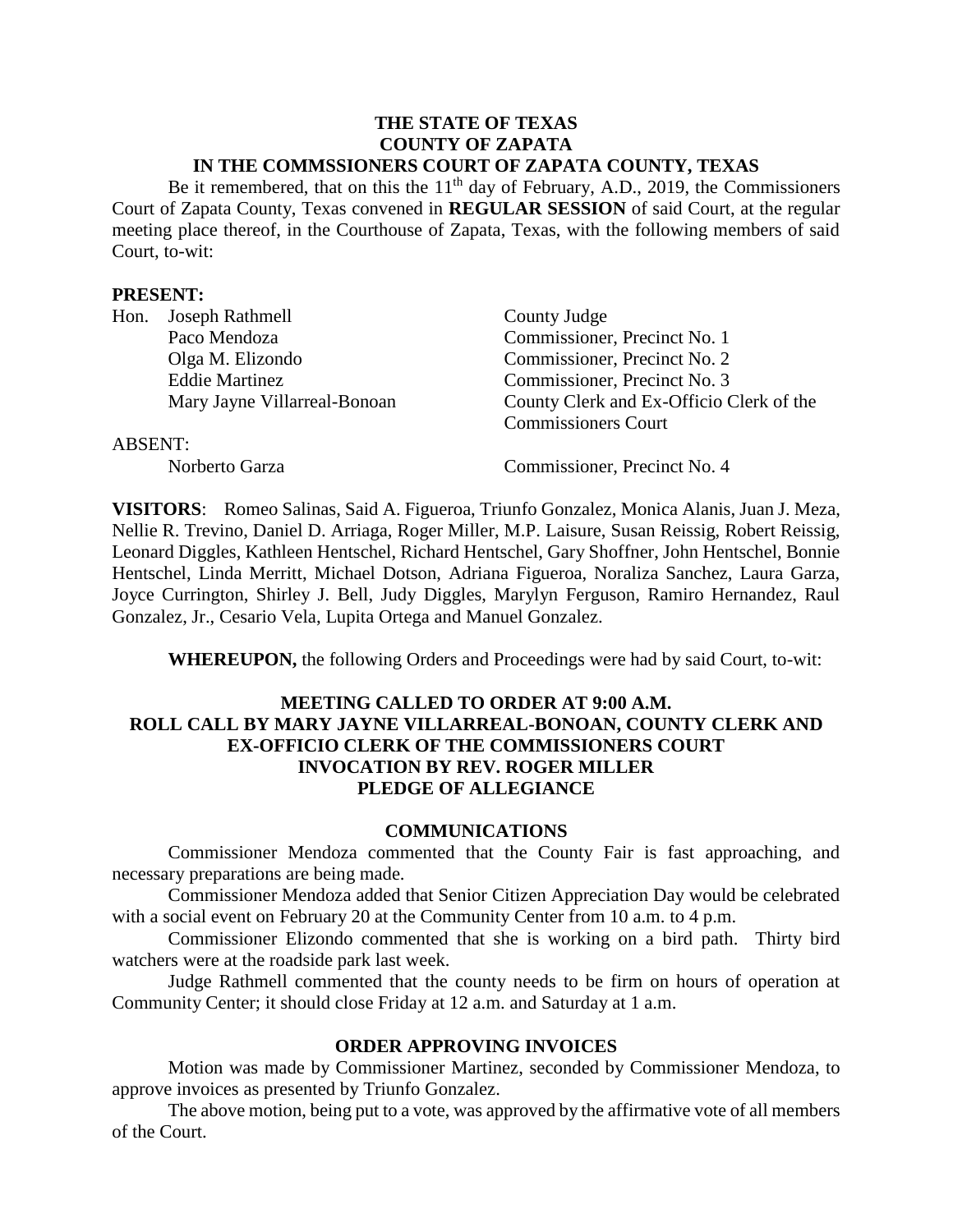### **ORDER APPROVING TREASURER'S REPORT**

Motion was made by Commissioner Mendoza, seconded by Commissioner Martinez, to approve Treasurer's Report as requested by Hon. Romeo Salinas, County Treasurer.

The above motion, being put to a vote, was approved by the affirmative vote of all members of the Court.

### **ORDER APPROVING CHECKS ISSUED**

Motion was made by Commissioner Mendoza, seconded by Commissioner Elizondo, to approve checks issued as requested by Hon. Romeo Salinas, County Treasurer.

The above motion, being put to a vote, was approved by the affirmative vote of all members of the Court.

# **TAX / ASSESSOR COLLECTOR'S REPORT**

Tax Assessor/Collector's office reported Hotel-Motel tax collections in the amount of \$13,443.21 for year-to-date collections in an amount of \$39,867.30 and tax collections at a yearto-date rate of 78.38% with \$1,303,136.65 collected.

# **UPDATE ON THE USDA FOOD PROGRAM BY RAMIRO HERNANDEZ OF USDA CHILD AND ADULT FOOD PROGRAM**

Ramiro Hernandez reported that the program is running at 100%, although it was affected by the Government shut down. The next funding will be March 2019. Approximately 2,000 meals are served per month in all Zapata County. All employees are still employed. Some programs are on hold; however, Meals on Wheels is still active. Office located upstairs is still open for payroll purposes only.

# **MOTION WAS MADE BY COMMISSIONER MENDOZA, SECONDED BY COMMISSIONER MARTINEZ, TO ENTER INTO EXECUTIVE SESSION**

# **MOTION WAS MADE BY COMMISSIONER MENDOZA, SECONDED BY COMMISSIONER MARTINEZ, TO RETURN TO REGULAR SESSION**

## **ORDER AUTHORIZING SURVEY AND HIRE ENGINEERING FIRM TO DETERMINE BOUNDARIES OF LAKE SHORE DRIVE ADJACENT TO IBWC LANDS**

Motion was made by Commissioner Mendoza, seconded by Commissioner Martinez, to authorize survey and hire engineering firm to determine boundaries of Lake Shore Drive adjacent to IBWC lands and to take appropriate action.

*Executive Session is requested pursuant to Texas Government Code Title 5, Sub Chapter D, Section 551.072 Real Property and Section 551.071 Consultation with Attorney.*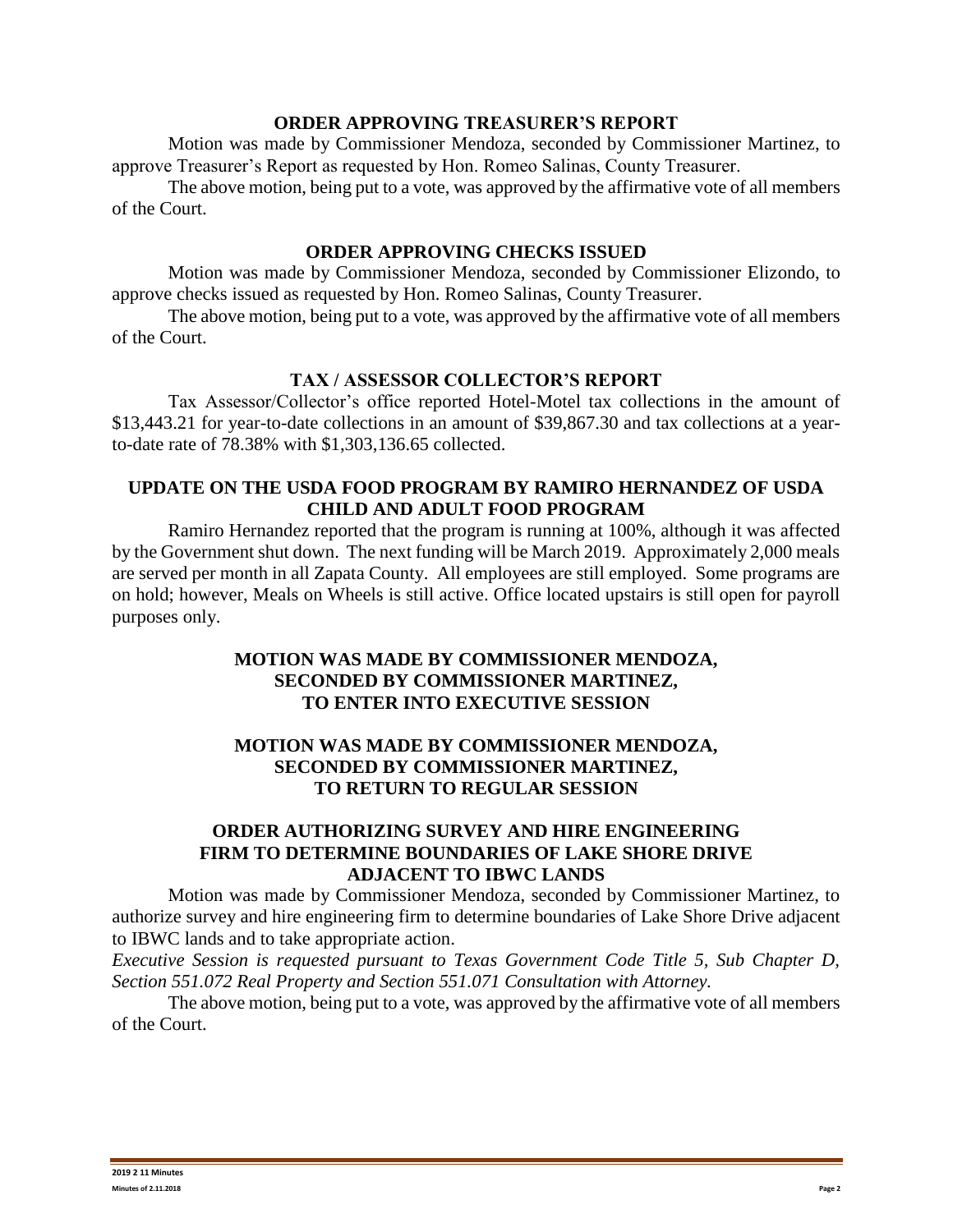### **ORDER TO TABLE REQUEST BY JUDGE RATHMELL REGARDING APPOINTMENT OF MEMBERS TO ZAPATA COUNTY HISTORICAL COMMISSION**

Motion was made by Commissioner Martinez, seconded by Commissioner Mendoza, to table request by Judge Rathmell, regarding appointment of members to the Zapata County Historical Commission as requested by Hon. Joe Rathmell, County Judge.

The above motion, being put to a vote, was approved by the affirmative vote of all members of the Court.

# **ORDER APPROVING PURCHASE OF DESKTOP COMPUTER FOR ZAPATA COUNTY AIRPORT**

Motion was made by Commissioner Martinez, seconded by Commissioner Elizondo, to approve the purchase of a desktop computer, price not to exceed \$1,600, for the Zapata County Airport from 10-409-335 Computer Hardware as requested by Hon. Joe Rathmell, County Judge.

The above motion, being put to a vote, was approved by the affirmative vote of all members of the Court.

# **ORDER APPROVING TEMPORARY HIRE OF ALYSSA BRISENO AT ZAPATA COUNTY LIBRARY**

Motion was made by Commissioner Martinez, seconded by Commissioner Mendoza, to approve to temporarily hire Alyssa Briseño at the Zapata County Library for 90 days at \$8.50 per hour for 20 hours per week as requested by Hon. Joe Rathmell, County Judge.

The above motion, being put to a vote, was approved by the affirmative vote of all members of the Court.

# **ORDER TO TABLE REQUEST BY JUDGE RATHMELL REGARDING REQUEST TO ALLOW ZAPATA COUNTY TO SUBMIT APPLICATION FOR SOUTH TEXAS CHILDREN'S FAMILY SERVICES HEAD START/HEAD START PROGRAM**

Motion was made by Commissioner Mendoza, seconded by Commissioner Martinez, to table request by Judge Rathmell regarding request to allow Zapata County to submit an application for the South Texas Children's Family Services Head Start/Head Start Program as requested by Hon. Joe Rathmell, County Judge. Discussion: Noralisa Sanchez addressed the court, the application is for an \$8,000,000 5-year grant which would employ 160 employees with 45-50 being in Zapata County. Program would include Zapata and Starr Counties and there would be no cost to the county. Mr. Figueroa suggested an interlocal agreement between Zapata and Starr County.

The above motion, being put to a vote, was approved by the affirmative vote of all members of the Court.

# **ORDER APPROVING TRANSFER OF MONIES FROM ROYALTY FUND TO COUNTY PROPERTY REPAIRS**

Motion was made by Commissioner Martinez, seconded by Commissioner Mendoza, to approve the transfer of monies from the Royalty Fund to the County Property Repairs line item 10-409-465 as requested by Hon. Joe Rathmell, County Judge.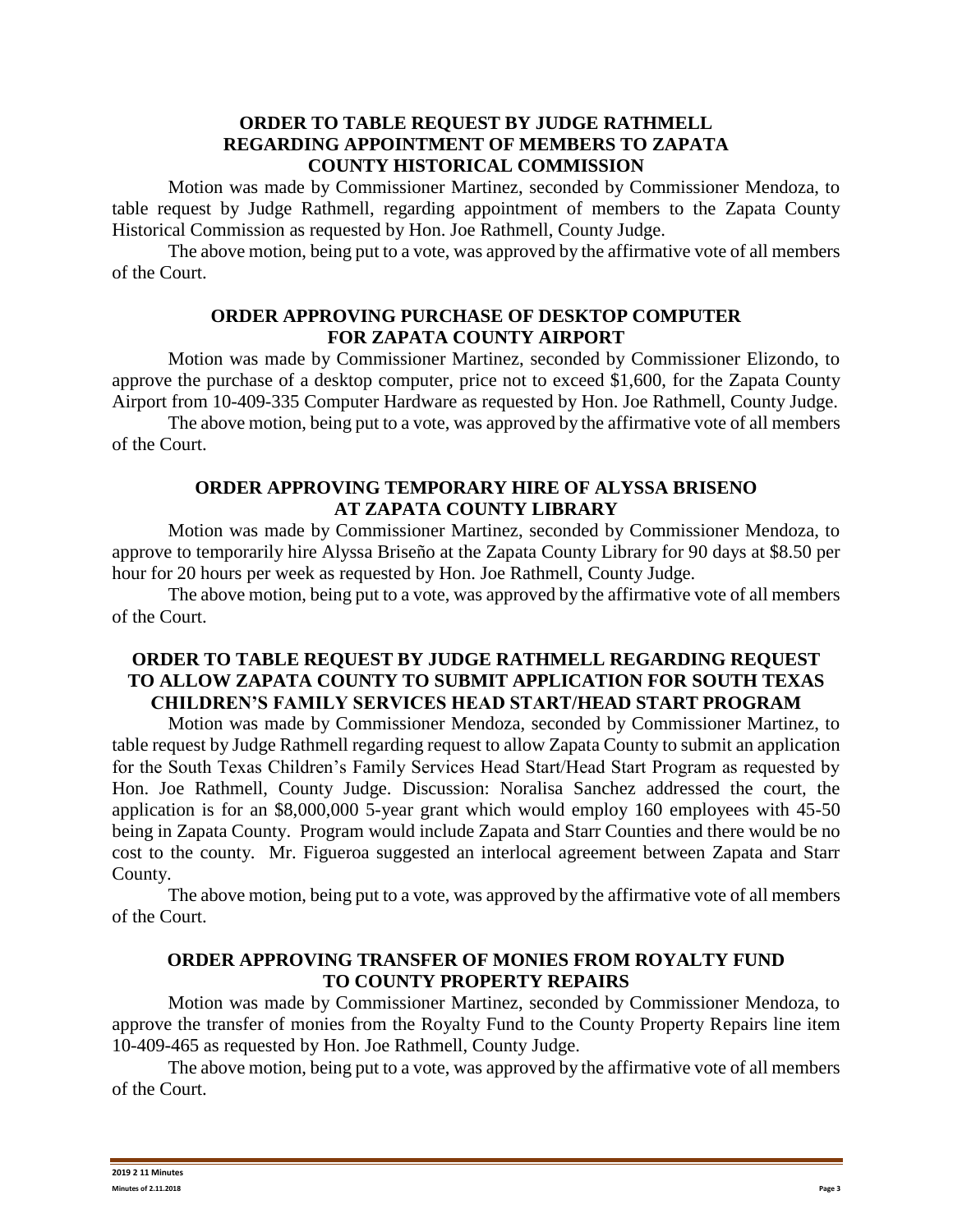### **ORDER APPROVING ADDITIONAL REPAIRS TO ROOF AT SAN YGNACIO COMMUNITY CENTER**

Motion was made by Commissioner Martinez, seconded by Commissioner Mendoza, to approve additional repairs to the roof at the San Ygnacio Community Center for the amount of \$24,920, to be paid out of Repairs and Maintenance Fund, as requested by Hon. Joe Rathmell, County Judge.

The above motion, being put to a vote, was approved by the affirmative vote of all members of the Court.

### **ORDER ALLOWING UTILITY OPERATOR TRAINING OPPORTUNITES FOR ZAPATA COUNTY WATERWORKS EMPLOYEES BY COMMUNITIES UNLIMITED, INC.**

Motion was made by Commissioner Mendoza, seconded by Commissioner Martinez, to allow utility operator training opportunities for Zapata County Waterworks employees by Communities Unlimited, Inc., and approve agreement with new terms, as requested by Hon. Joe Rathmell, County Judge.

The above motion, being put to a vote, was approved by the affirmative vote of all members of the Court.

# **ORDER TO TABLE REQUEST BY JUDGE RATHMELL REGARDING REQUEST TO APPROVE INTERLOCAL AGREEMENT FOR MENTAL HEALTH SERVICES BETWEEN ZAPATA COUNTY AND BORDER REGION BEHAVIORAL CENTER**

Motion was made by Commissioner Martinez, seconded by Commissioner Mendoza, to table request by Judge Rathmell regarding request to approve an Interlocal Agreement for Mental Health Services between Zapata County and Border Region Behavioral Center.

The above motion, being put to a vote, was approved by the affirmative vote of all members of the Court.

# **ORDER APPROVING PURCHASE OF GRAPPLE TRUCK FOR SPECIAL ROAD AND BRIDGE DEPARTMENT**

Motion was made by Commissioner Mendoza, seconded by Commissioner Elizondo, to approve the purchase of Grapple Truck for the Special Road and Bridge Department, for the purchase price of \$158,804.05, as requested by Manuel Gonzalez, Premier Engineering.

The above motion, being put to a vote, was approved by the affirmative vote of all members of the Court.

# **ORDER APPROVING COST OF REPAIRS TO HIDALDO BLVD TO IMPROVE STAGNANT WATER ISSUES**

Motion was made by Commissioner Elizondo, seconded by Commissioner Mendoza, to approve the cost of repairs to Hidalgo Blvd. to improve current stagnant water issues as follows: Hidalgo Blvd. and 10<sup>th</sup> at IBC Bank intersection. Repairs will be done by using concrete for the cost of \$12,000; and intersection of Hidalgo Blvd. and 8<sup>th.</sup> Repairs will be done by adding valley gutter for the cost of \$3,000, both to be paid out of the Royalty Fund, as requested by Paco Mendoza, Commissioner Pct. 1.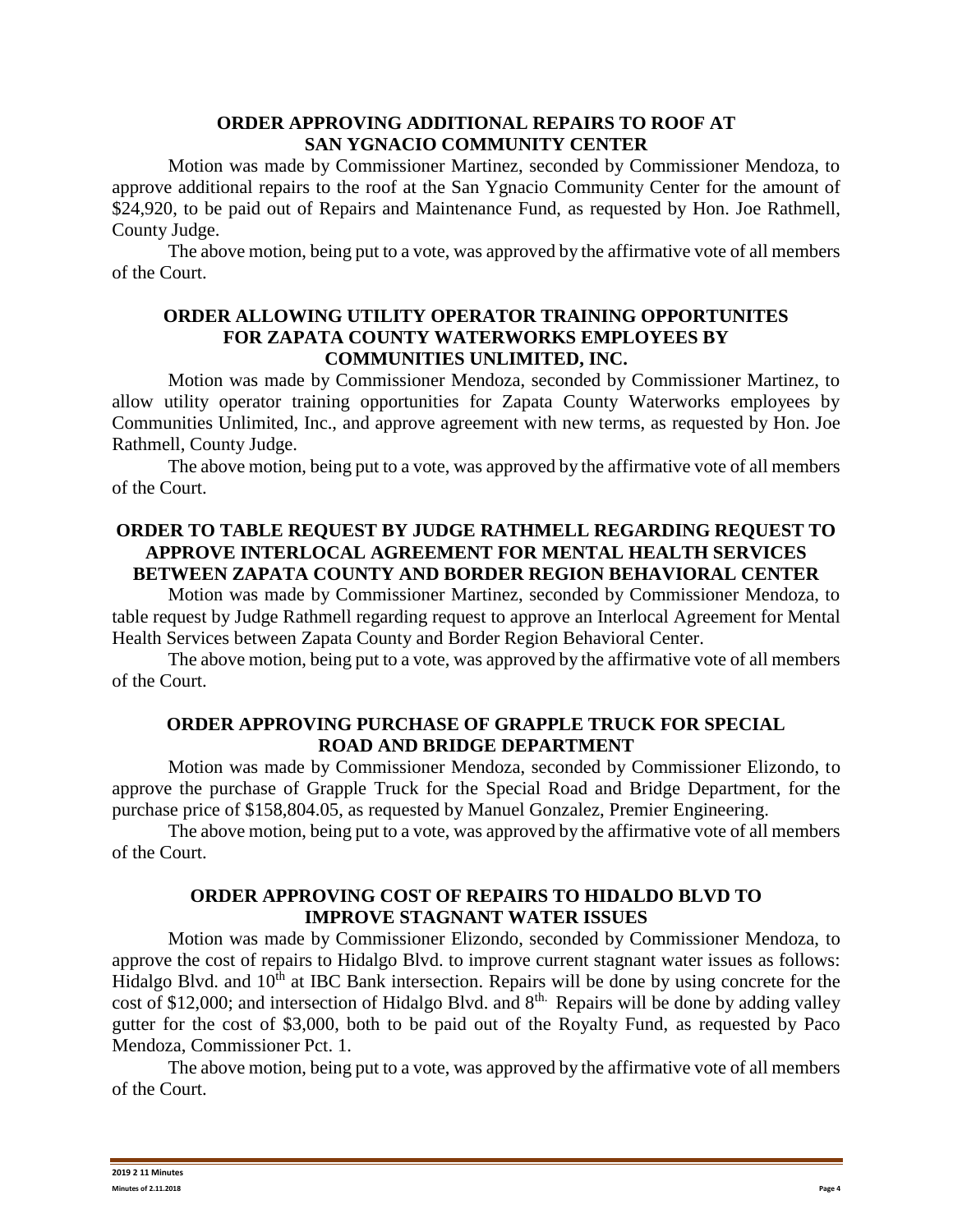# **ORDER APPROVING PURCHASE OF LAPTOP**

Motion was made by Commissioner Mendoza, seconded by Commissioner Elizondo, to approve the purchase of a laptop as requested by Nellie R. Trevino, Personnel Director.

The above motion, being put to a vote, was approved by the affirmative vote of all members of the Court.

# **ORDER APPROVING CHANGE ORDER, INVOICES AND REVIEW STATUS FOR ZAPATA COUNTY WASTEWATER PLANT PROJECT**

Motion was made by Commissioner Mendoza, seconded by Commissioner Martinez, to approve change order in the amount of \$9,009.02, invoice from ACP in the amount of \$54,683.43 and invoice from Premier Engineering in the amount of \$32,224.76, which includes payment to Geotech for Zapata County Wastewater Plant Project, as requested by Manuel Gonzalez, Premier Engineering. They are in the process of adding railing and grates to chlorine contact chamber.

The above motion, being put to a vote, was approved by the affirmative vote of all members of the Court.

# **ORDER APPROVING INVOICE AND STATUS REVIEW FOR GOLF COURSE SEWER LINE REPLACEMENT PROJECT**

Motion was made by Commissioner Mendoza, seconded by Commissioner Elizondo, to approve invoice in the amount of \$3,542.50 payable to Guzman Backhoe Services for Golf Course Sewer Line Replacement Project out of Waterworks as requested by Manuel Gonzalez, Premier Engineering. Sewer line has been connected.

The above motion, being put to a vote, was approved by the affirmative vote of all members of the Court.

# **ORDER APPROVING AS-BUILT DRAWING FOR 3RD, 4TH AND 7TH STREET IMPROVEMENT PROJECT, DEDUCTIVE CHANGE ORDER AND INVOICE**

Motion was made by Commissioner Mendoza, seconded by Commissioner Martinez, to approve AS-BUILT drawings for  $3<sup>rd</sup>$ ,  $4<sup>th</sup>$ , and  $7<sup>th</sup>$  Street Improvement Project; \$1,562 deductive change order and invoice in the amount of \$15,852.80 payable to RapidHaul, LLC as requested by Manuel Gonzalez, Premier Engineering.

The above motion, being put to a vote, was approved by the affirmative vote of all members of the Court.

# **ORDER APPROVING USE OF FRONT STEPS OF ZAPATA COUNTY COURTHOUSE FOR ZAPATA'S 5K ADVOCACY FOR PRIDE AND EQUALITY**

Motion was made by Commissioner Mendoza, seconded by Commissioner Martinez, to approve the use of the front steps of the Zapata County Courthouse on March 30, 2019 from 6 a.m. to 2 p.m. for the Zapata's 5K Advocacy for Pride and Equality as requested by Sara Flores, School Counseling Intern.

The above motion, being put to a vote, was approved by the affirmative vote of all members of the Court.

### **ORDER APPROVING RESOLUTION IN OPPOSITION OF UNFUNDED MANDATES**

Motion was made by Commissioner Mendoza, seconded by Commissioner Elizondo, to approve a resolution in opposition of unfunded mandates as requested by Hon. Paco Mendoza, Commissioner Pct. 1.